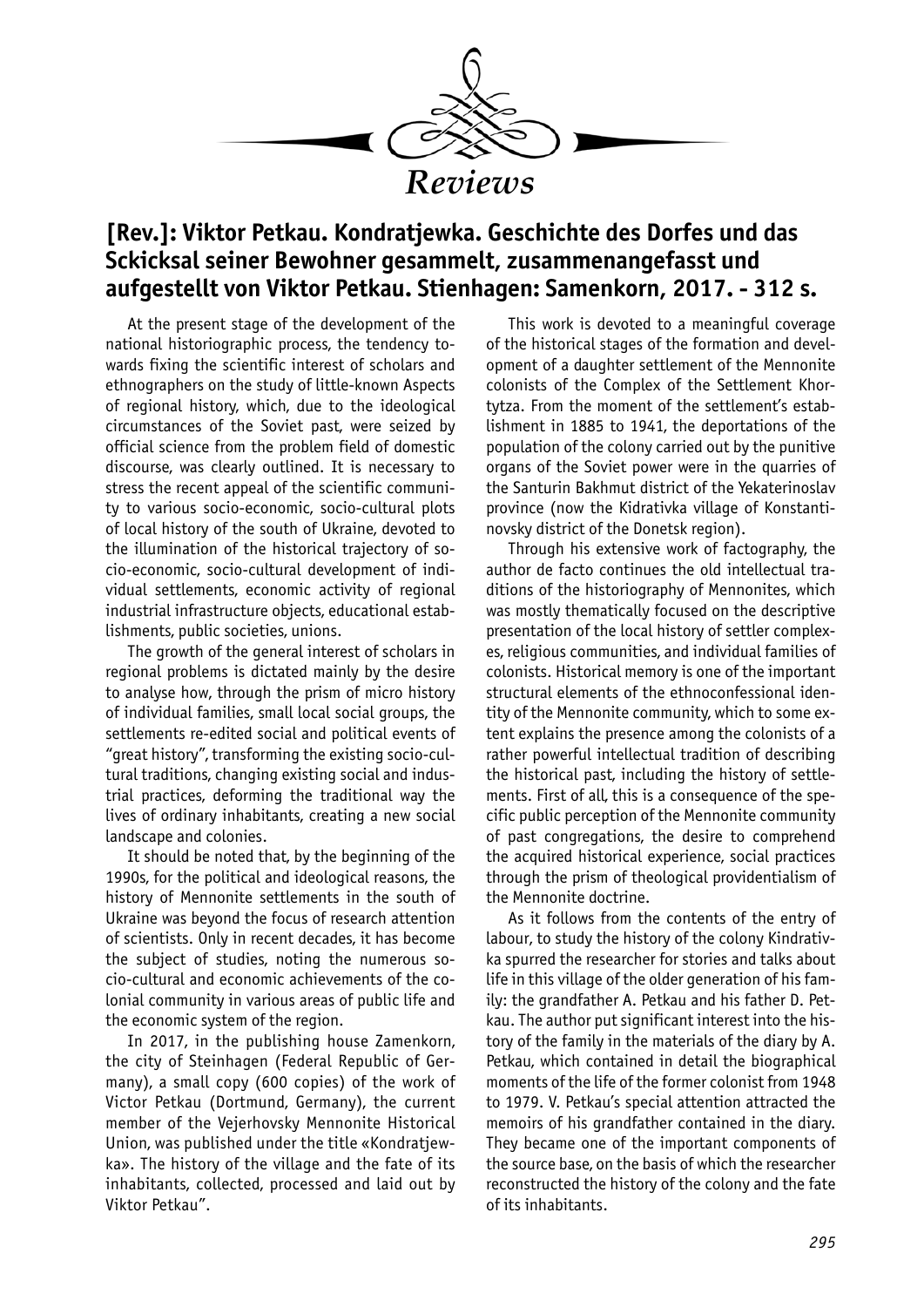The work of V. Petkau is the result of many years of fruitful research activity of the author on the accumulation and processing of historical sources that contain information about the past colony. The researcher managed to compensate for the low informativeness of the archival materials by sources of personal origin: numerical memoirs, memoirs, diaries, testimonies of ordinary residents of the colony and their descendants living in the Russian Federation, Kyrgyzstan, Kazakhstan, the United States of America, the Federal Republic of Germany, Canada, Paraguay and Uruguay.

Most of these materials are inaccessible to use and analytical work for the wider scientific community, which makes this intelligence extremely interesting for domestic scholars in the history of the Mennonite community, "the history of everyday life" and local ethnographers.

Structurally, the work of Viktor Petkau consists of two parts. In the first part the author outlined a meaningful sketch of the history of the settlement from the moment of its foundation to the present. In the second part the researcher offers memoirs, memoirs and biographies of the owners of the majority of the farmsteads of the colonies and their descendants, which illustrate the historical stages of settlement development against the backdrop of large-scale historical processes of the late nineteenth and first half of the twentieth century.

In the first part of V. Petkau's book, an analysis of the migration movements of representatives of the Mennonite community of Molochnaya and Khortytza on the territory of the Bakhmut district of Ekaterinoslav province was carried out, and the socio-economic reasons that stimulated the migration of the landless population to new territories were given. In the paper, small intelligence is devoted to the elucidation of the biographical milestones of life, financial, trading and economic activity of merchants Borisovsky — landowners, who were purchased by representatives of the Mennonite congregations to establish a new subsidiary complex.

Based on a wide range of archival and print sources, the researcher has thoroughly reconstructed the process of initial economic adaptation of the colonists, outlined the circumstances of the formation of the economic system of settlements of the subsidiary complex, the history of the development of the mill industry: steam mills belonging to G. Eckert, V. Frisen, A. Wibe, J. Kastdorf, J. Leven, A. Gerzen, J. Braun.

Describing the historical trajectory of the colony's life, the researcher could not ignore the military-political events of the First World War, the February, October revolutions, the Civil War. In particular, the author gives interesting information about the service of residents of the colony in the sanitary detachments of the Red Cross during the First World War, in paramilitary formations of local self-defence of colonists, military units of the Wrangel army during the Civil War.

Restoring the general situation in the colony in the early 20-ies of the twentieth century, V. Petkau teaches a dramatic picture of total economic destruction, caused by the consequences of the Civil War and the expropriator policy of the Bolsheviks, which led to the loss of the colonists a significant part of the land ownership that they owned.

Using data from statistical sources, the author attempts to recreate the peculiarities of the economic life of the settlement during the NEP, on the specific factual material, indicating the specifics of the development of the economic infrastructure, which was characterized by an increase in the total area of agricultural crops, a general increase in the number of drag and livestock. In parallel, the researcher notes the restoration of production activities of industrial facilities in the processing industry in colonial settlements: private and cooperative steam mills, oil mills, brick factory.

The author of the emigration of colonists to Canada and Paraguay, which became a kind of escalating reaction by the representatives of the Mennonite community on the socio-economic experiments of Soviet power in the economic system of the colonies, was not overlooked by the significant strengthening of the anti-religious policy of the Bolshevik internal policies of the colonial religious communities, which was accompanied by political harassment of congregations, the closure of churches and prayer houses, the persecution of religious leaders, church activists and ordinary believers.

The dramatic scenes related to the collectivization and dispossession of the Mennonite population of the colony, which gave a new impetus to the further destruction and decline of the traditional socio-cultural structure of the community, were accompanied by numerous political repressions against former owners of large farms, enterprises and industrial objects, wealthy colonists, ordinary inhabitants and members of their families. Former gulags were expelled from the colony, and in their settlements were placed Russians and Ukrainians resettled by Soviet authorities from other districts of the Donetsk region and other regions of the USSR.

V. Petkau, on the basis of the analysis of numerous witnesses' testimonies, materials of the family